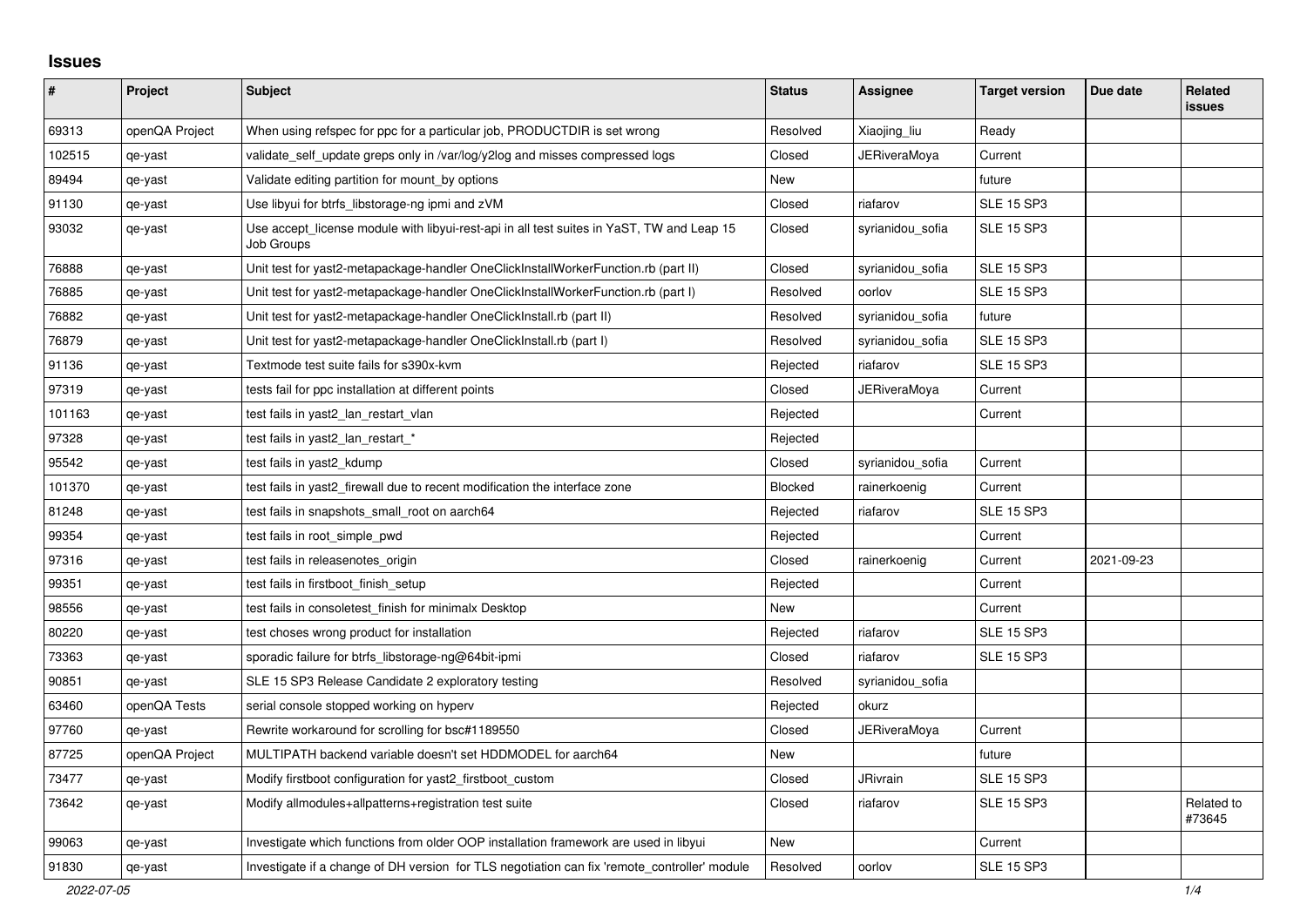| $\vert$ # | Project        | <b>Subject</b>                                                                     | <b>Status</b> | Assignee            | <b>Target version</b> | Due date | <b>Related</b><br><b>issues</b>               |
|-----------|----------------|------------------------------------------------------------------------------------|---------------|---------------------|-----------------------|----------|-----------------------------------------------|
| 102638    | qe-yast        | Investigate black screen between lockscreen                                        | Closed        | dzedro              | Current               |          |                                               |
| 93029     | qe-yast        | Implement test module for Product selection using LibyuiClient in YaST Job Group   | Closed        | <b>JERiveraMoya</b> | <b>SLE 15 SP3</b>     |          |                                               |
| 80474     | qe-yast        | Implement check for emergency shell in case bootloader is stuck                    | <b>New</b>    |                     | future                |          |                                               |
| 95392     | qe-yast        | Expand functionality of prepare_profile module                                     | Closed        | <b>JERiveraMoya</b> | Current               |          |                                               |
| 73471     | qe-yast        | Enable yast2_firstboot in textmode                                                 | Closed        | <b>JRivrain</b>     | <b>SLE 15 SP3</b>     |          |                                               |
| 97229     | qe-yast        | Create workaround for s390x polkit unexpected popup                                | Rejected      |                     | Current               |          |                                               |
| 92242     | qe-yast        | Create the conditions for libyui tests on textmode running system                  | Rejected      |                     |                       |          |                                               |
| 92245     | qe-yast        | Create textmode qcow with libyui pre-installed                                     | New           |                     | Current               |          |                                               |
| 102074    | qe-yast        | Create test scenario for displaying a custom proposal set during ay installation   | New           |                     | Current               |          |                                               |
| 93411     | qe-yast        | Create test cases for Language, Keyboard and Product Selection                     | Closed        | syrianidou sofia    | <b>SLE 15 SP3</b>     |          |                                               |
| 93641     | qe-yast        | Create schedules for opensuse test suites                                          | Closed        | <b>JRivrain</b>     | <b>SLE 15 SP3</b>     |          | Related to<br>#94069,<br>Related to<br>#92479 |
| 87646     | qe-yast        | Create autoyast test using btrfs quota limit                                       | Closed        | oorlov              | <b>SLE 15 SP3</b>     |          |                                               |
| 97325     | qe-yast        | Collect logs in autoyast_reinstall when failing detecting disk after installation  | Closed        | geor                | Current               |          |                                               |
| 95551     | qe-yast        | autologin yast test fails in first boot                                            | Closed        | syrianidou sofia    | Current               |          |                                               |
| 62243     | openQA Project | After latest updates, openQA has problematic behavior on Dell Precision 5810       | Resolved      | okurz               | Done                  |          | Related to<br>#62015,<br>Copied to<br>#62567  |
| 80206     | qe-yast        | Adjust msdos scenario for the UI changes in the Expert Partitioner                 | Closed        | JRivrain            | <b>SLE 15 SP3</b>     |          |                                               |
| 80204     | qe-yast        | Adjust lvm+resize_root scenario for the UI changes in the Expert Partitioner       | Closed        | riafarov            | <b>SLE 15 SP3</b>     |          |                                               |
| 80216     | qe-yast        | Adjust home_encrypted scenario for the UI changes in the Expert Partitioner        | Resolved      | syrianidou sofia    | <b>SLE 15 SP3</b>     |          |                                               |
| 80212     | qe-yast        | Adjust cryptivm scenario for the UI changes in the Expert Partitioner              | Rejected      | riafarov            | <b>SLE 15 SP3</b>     |          |                                               |
| 90350     | qe-yast        | Add yast2_system_settings for ncurses                                              | <b>New</b>    |                     | future                |          |                                               |
| 73474     | qe-yast        | Add more modules to yast2_firstboot                                                | Closed        | <b>JRivrain</b>     | <b>SLE 15 SP3</b>     |          |                                               |
| 80272     | qe-yast        | Adapt yast2_expert_partitioner (before: yast2_storage_ng) in ppc64le to use libyui | Closed        | <b>JERiveraMoya</b> | <b>SLE 15 SP3</b>     |          | Blocked by<br>#80840                          |
| 97766     | qe-yast        | Adapt the order of activation for ZFCP with client for libyui-rest-api             | Closed        | geor                | Current               |          | Related to<br>#98811                          |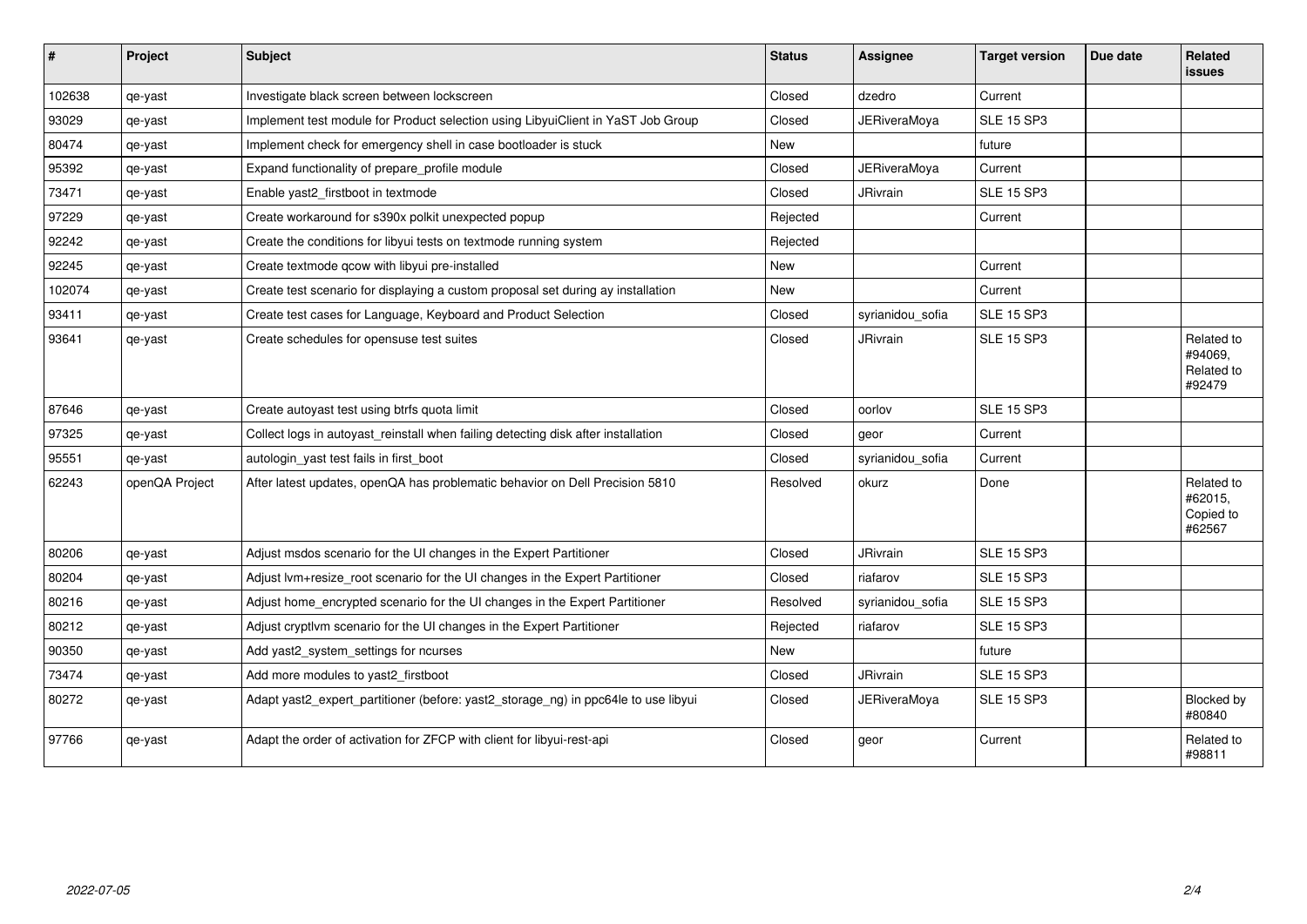| #     | Project                  | <b>Subject</b>                                                                      | <b>Status</b> | <b>Assignee</b>     | <b>Target version</b> | Due date   | Related<br>issues                                                                                  |
|-------|--------------------------|-------------------------------------------------------------------------------------|---------------|---------------------|-----------------------|------------|----------------------------------------------------------------------------------------------------|
| 69754 | openQA Tests             | [y][u] tests fail in bootloader_start for ppc64le - PowerVM workers not available   | Resolved      | szarate             | <b>SLE 15 SP3</b>     |            | Related to<br>#69406,<br>Related to<br>#68980,<br>Related to<br>#68977, Has<br>duplicate<br>#70474 |
| 69634 | qe-yast                  | [y][timeboxed:24h] Add unit test for yast-metapackage-handler                       | Resolved      | syrianidou_sofia    | future                |            |                                                                                                    |
| 73306 | qe-yast                  | [y][timeboxed:20h] test fails in await_install                                      | Blocked       | JERiveraMoya        | Current               |            |                                                                                                    |
| 71653 | openQA Tests             | [y][timeboxed:20h] Investigate sporadic failure in prepare test data                | Resolved      | syrianidou_sofia    | <b>SLE 15 SP3</b>     | 2020-10-06 |                                                                                                    |
| 71122 | qe-yast                  | [y][timeboxed:12h] Organize and open tickets for yast-matepackage-handler unit test | Resolved      | syrianidou_sofia    | <b>SLE 15 SP3</b>     |            |                                                                                                    |
| 69655 | qe-yast                  | [y][timeboxed:12h] Modify check in autoyast installation test                       | Resolved      | ybonatakis          | <b>SLE 15 SP3</b>     | 2020-10-06 |                                                                                                    |
| 67903 | openQA Tests             | [y][functional] Set partial sync for Debug and Source repositories                  | Resolved      | JERiveraMoya        | <b>SLE 15 SP3</b>     | 2020-07-14 |                                                                                                    |
| 69658 | openQA Tests             | [y] test fails in yast2_control_center                                              | Resolved      | riafarov            | <b>SLE 15 SP3</b>     |            |                                                                                                    |
| 71638 | openQA Tests             | [y] test fails in validate_fs_table                                                 | Rejected      |                     |                       |            |                                                                                                    |
| 71641 | openQA Tests             | [y] test fails in sshd for ppc64le-hmc-4disk                                        | Resolved      | riafarov            | <b>SLE 15 SP3</b>     | 2020-10-06 |                                                                                                    |
| 73093 | qe-yast                  | [y] test fails in installation                                                      | Rejected      |                     |                       |            |                                                                                                    |
| 69751 | openQA Tests             | [y] Module validate_encrypt fails on s390x-kvm-sle12                                | Resolved      | riafarov            | <b>SLE 15 SP3</b>     | 2020-09-08 | Has<br>duplicate<br>#69991                                                                         |
| 67669 | qe-yast                  | [y] Enable yast2_lan_restart_bond module for s390x                                  | New           |                     | future                |            |                                                                                                    |
| 71116 | qe-yast                  | [y] Add OpenQA test for OneClickInstall                                             | Closed        | JERiveraMoya        | <b>SLE 15 SP3</b>     |            |                                                                                                    |
| 72184 | openQA Tests             | [virtualization][y] Select_console fails sporadically for svirt-xen-hvm             | New           |                     | future                |            |                                                                                                    |
| 67822 | openQA Project           | [tools] When using refspec for svirt-xen-hvm, openQA-SUT-2 fails                    | Resolved      | okurz               |                       | 2020-06-23 |                                                                                                    |
| 67537 | openQA Project           | [tools] Not possible to change hostname on Xen tests.                               | Resolved      | okurz               |                       | 2020-06-20 |                                                                                                    |
| 91350 | qe-yast                  | [timeboxed:16h][sporadic] test fails in verify_undelete_snapshots                   | Closed        | riafarov            | <b>SLE 15 SP3</b>     |            |                                                                                                    |
| 97331 | qe-yast                  | [timebox: 24h] Investigate failure in rebootmgr                                     | Closed        | JERiveraMoya        | Current               |            | Related to<br>#98832                                                                               |
| 80276 | qe-yast                  | [sporadic][timeboxed:12h] autoyast_reinstall@s390x-kvm-sle12 fails in installation  | Closed        | riafarov            | <b>SLE 15 SP3</b>     |            |                                                                                                    |
| 81310 | qe-yast                  | [sporadic][timeboxed:10h] test fails in mediacheck on svirt uefi                    | Resolved      | oorlov              | future                |            |                                                                                                    |
| 91677 | qe-yast                  | [sporadic] test fails in validate_fs_table                                          | Rejected      |                     | <b>SLE 15 SP3</b>     |            | Related to<br>#91755                                                                               |
| 75424 | qe-yast                  | [sporadic] test fails in force_scheduled_tasks                                      | Closed        | <b>JERiveraMoya</b> | <b>SLE 15 SP3</b>     |            |                                                                                                    |
| 89932 | qe-yast                  | [sporadic] stabilize partitioning_firstdisk                                         | Closed        | riafarov            | <b>SLE 15 SP3</b>     |            |                                                                                                    |
| 90692 | openQA<br>Infrastructure | [sporadic] script_output getting wrong output on aarch64                            | Rejected      |                     |                       |            |                                                                                                    |